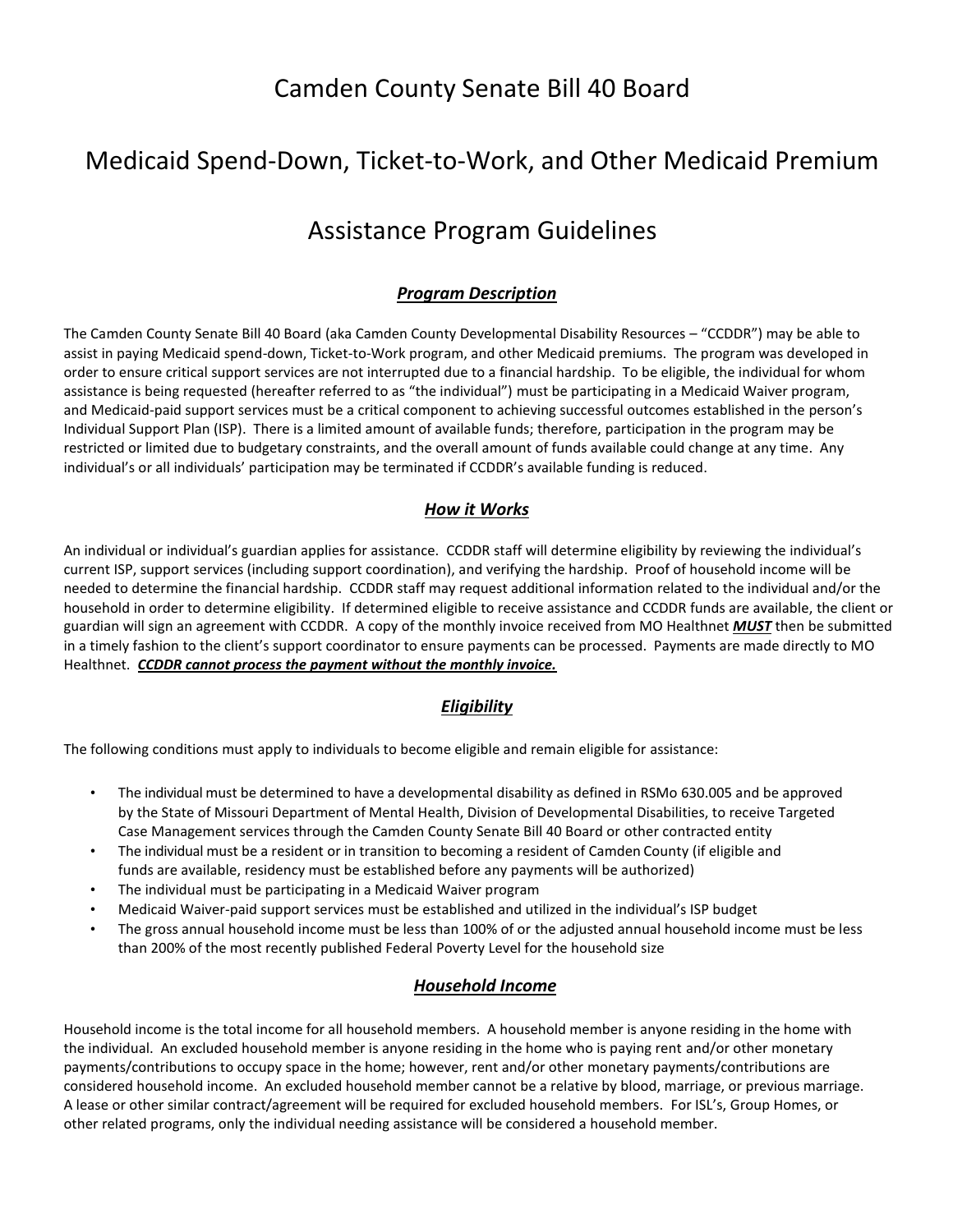Gross annual household income is the anticipated amount of individual or household income available from all sources collectively on an annual basis. Sources of income to be calculated include, but are not limited to, the following:

- **Employment**
- Government benefits (Unemployment, Social Security, Disability,etc.)
- Pensions and retirement account disbursements
- Annuity payments
- Alimony
- Income from or cash in accounts or assets, which are immediately accessible to the participant, participant family/household, or guardian (this does not include MO Able accounts, Special Needs Trusts, or other similar accounts/assets)
- Interest on checking, savings, money market and other similar accounts
- Cash contributions from family members or others for household or living expenses
- Lottery, raffle, gambling, or other proceeds/winnings in excess of \$600
- Stocks, bonds, other similar investments
- Cash value of additional property owned, less mortgage or other similar lien payments (does not include primary residence)
- Life insurance disbursements
- Other income, income from assets, or cash contributions to the household

Sources of income **NOT** included in the gross annual household income calculation are, but are not limited to:

- Child Support
- Food Stamps
- WIC
- TANF
- Donations from non-profit organizations
- Payments made to vendors, creditors, or providers on behalf of the participant or participant family/household (excluding reimbursable or reimbursed child care expenses)
- Income tax rebates or refunds
- MO ABLE accounts
- Special Needs Trusts
- Retirement account contributions by an employer (401K, IRA, etc.) and its current or anticipated cash value
- Other income from assets not immediately accessible by the participant, participant family/household member, or guardian (see above)

The gross annual household income from all sources less calculated adjustments utilized by CCDDR equals the annual adjusted household income. Needed documents for processing the application include, but are not limited to:

- Prior year income tax returns for each household member
- Pay stubs for the last three months (an employment verification may be substituted; however, all appropriate information *MUST* be received by CCDDR from the employer)
- Benefit award letters
- Proof of retirement, annuity, and/or other compensation amounts
- Proof of current asset income, current asset value, and/or other disposable income/asset information
- Proof of all other monetary disbursements and/or other income from assets not immediately accessible by the participant, participant family/household member, or guardian
- Proof of MO ABLE account, Special Needs Trust, or other similar instrument (not considered income see above)

*CCDDR reserves the right to ask for ANY documentation related to eligibility determination. Failure or refusal to provide information shall disqualify the household from consideration and will be considered a voluntary withdrawal of the application for assistance or participation. Any changes in household income must be immediately reported to CCDDR. Failure to do so may result in disqualification from participation and will be considered a voluntary withdrawal from the program. NOTE: Adult household members who refuse to seek employment whenever possible/practical, without legitimate reason, or voluntarily terminate employment for the purpose of maintaining eligibility or becoming eligible may be disqualified from consideration/participation and will be considered a voluntary withdrawal of the application for assistance or from participation in the program.*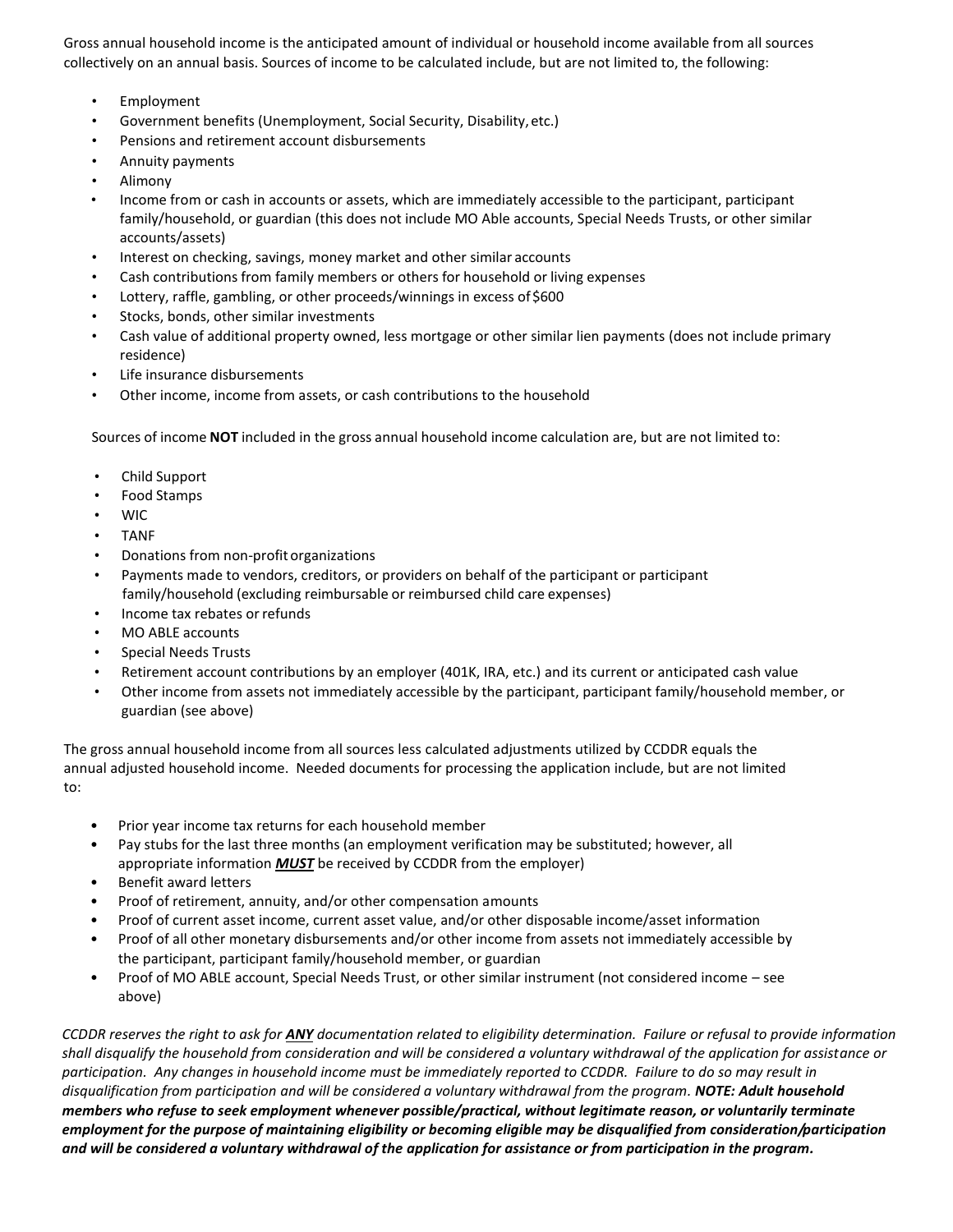# *Example #1*

A four-person household applies for CCDDR assistance. The household composition is mom, step-dad, a minor child (who is unemployed), and one adult with developmental disabilities who receives services from CCDDR and participates in the Partnership for Hope Waiver. Step-dad receives \$771 per month in SSI benefits and the adult with developmental disabilities receives \$1250 per month in SSA benefits. Mom does not work and does not anticipate obtaining employment in the near future due to the needs of the three other household members. The total gross annual household income is \$24,252 (\$9,252 in SSI benefits + \$15,000 in SSA benefits = \$24,252). The household has no other qualifiable income or assets. The household does qualify under the Gross Annual Income Rule; therefore, there is no reason to determine eligibility under the Annual Adjusted Income Rule:

| <b>Total Household Size</b> |             |
|-----------------------------|-------------|
|                             |             |
| 100% of FPL                 | \$25,750.00 |
| 200% of FPL                 | \$51,500.00 |
|                             |             |

| Gross Annual Household Income from Wages, SSA, SSI, SSDI, Pensions, etc. | \$24,252.00 |
|--------------------------------------------------------------------------|-------------|
| Gross Annual Income from Assets                                          | \$0.00      |
| Cash Assets/Cash Value of Assets                                         | \$0.00      |
| Other Disposable Income/Assets                                           | \$0.00      |
| Gross Annual Income (GAI)                                                | \$24,252.00 |
| Qualifies under GAI Less than 100% FPL?                                  | YES         |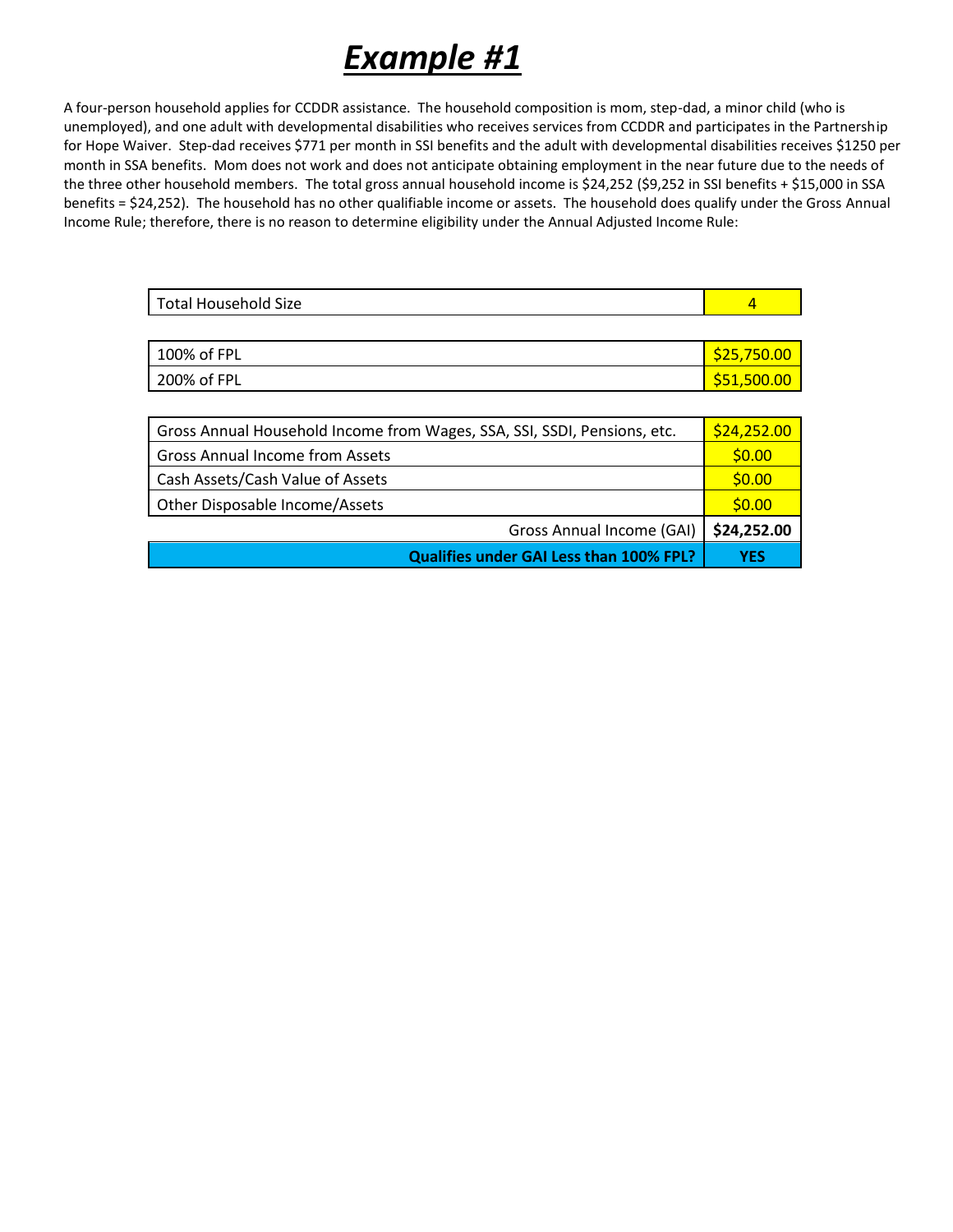# *Example #2*

A four-person household applies for CCDDR assistance. The household composition is mom, step-dad, a minor child (who is unemployed), and one adult with developmental disabilities who receives services from CCDDR and participates in the Partnership for Hope Waiver. Mom and step-dad earn \$10 per hour at their job and work 40 hours per week. The adult with developmental disabilities receives \$1,250 per month in SSA benefits. The total gross annual household income is \$56,600 (\$41,600 in wages + \$15,000 in SSA benefits = \$56,600). The household has no other qualifiable income or assets. The household does not qualify under the Gross Annual Income Rule but does qualify under the Annual Adjusted Income Rule:

| Total Household Size |  |
|----------------------|--|
|                      |  |

| 100% of FPL | \$25,750.00 |
|-------------|-------------|
| 200% of FPL | \$51,500.00 |

| Gross Annual Household Income from Wages, SSA, SSI, SSDI, Pensions, etc. | \$56,600.00 |
|--------------------------------------------------------------------------|-------------|
| <b>Gross Annual Income from Assets</b>                                   | \$0.00      |
| Cash Assets/Cash Value of Assets                                         | \$0.00      |
| Other Disposable Income/Assets                                           | \$0.00      |
| Gross Annual Income (GAI)                                                | \$56,600.00 |
| Qualifies under GAI Less than 100% FPL?                                  | NΟ          |

| Adjusted Income/Income from Assets | $\frac{1}{2}$ \$46,191.00 |
|------------------------------------|---------------------------|
|------------------------------------|---------------------------|

| Cash Assets/Cash Value of Assets | \$0.00 |
|----------------------------------|--------|
| Other Disposable Income/Assets   | \$0.00 |
| Total                            | \$0.00 |

*Total Adjusted Annual Income (AAI) \$46,191.00* 

**Qualifies Under AAI Less than 200% FPL YES**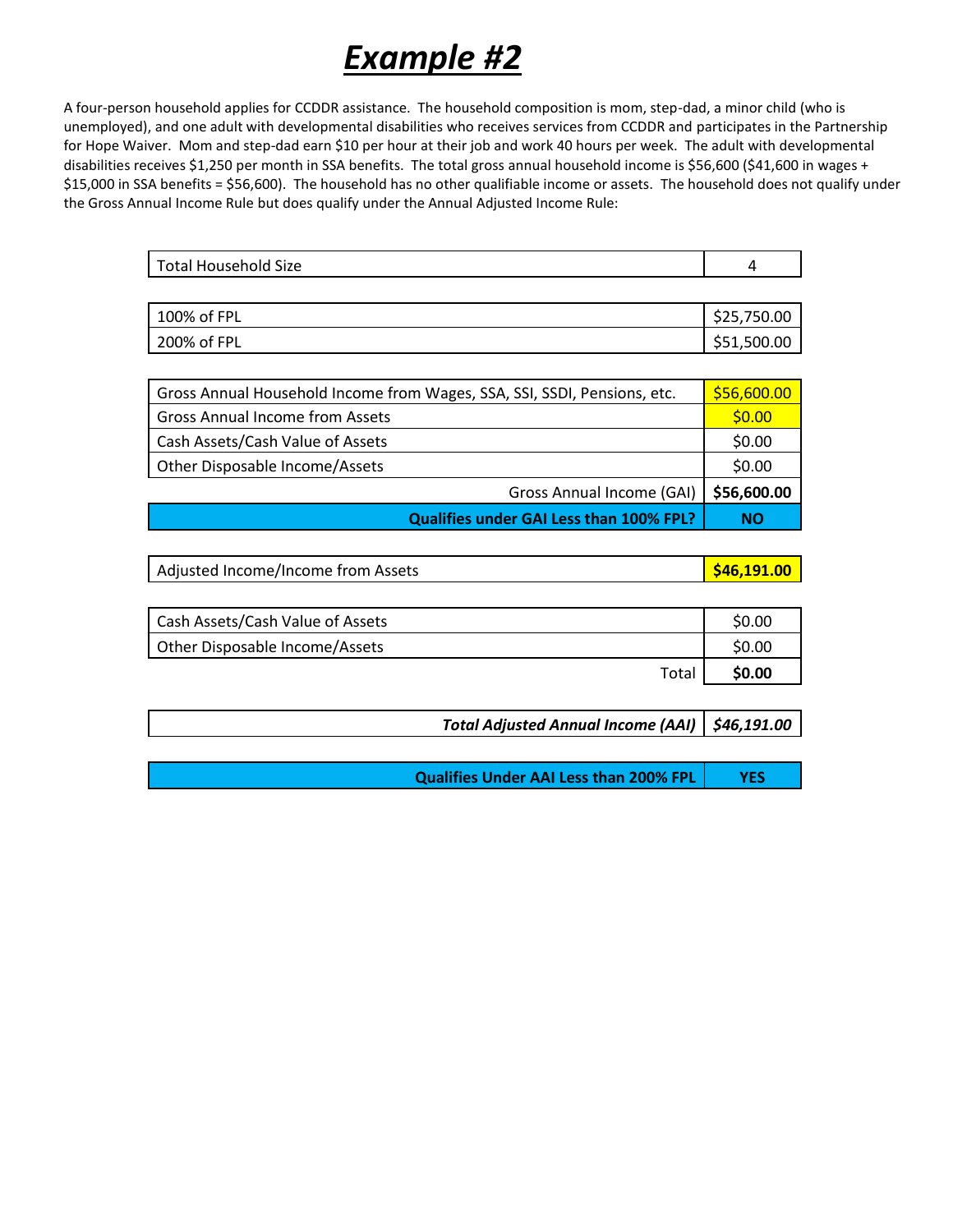# *Example #3*

A four-person household applies for CCDDR assistance. The household composition is mom, step-dad, a minor child (who is unemployed), and one adult individual who receives services from CCDDR and participates in the Partnership for Hope Waiver. Mom and step-dad earn \$10 per hour at their job and work 40 hours per week. The adult with developmental disabilities receives \$1,250 per month in SSA benefits. The household also has a Certificate of Deposit in the amount of \$10,000, which draws 2% annual interest. The total gross annual household income is \$66,800 (\$41,600 in wages + \$15,000 in SSA benefits + \$200 in interest + \$10,000 in cash asset value = \$66,800). The household does not qualify under the Gross Annual Income Rule and does not qualify under the Annual Adjusted Income Rule:

| Total Household Size |  |
|----------------------|--|
|                      |  |

| 100% of FPL | \$25,750.00 |
|-------------|-------------|
| 200% of FPL | \$51,500.00 |

| Gross Annual Household Income from Wages, SSA, SSI, SSDI, Pensions, etc. | \$56,600.00 |
|--------------------------------------------------------------------------|-------------|
| <b>Gross Annual Income from Assets</b>                                   | \$200.00    |
| Cash Assets/Cash Value of Assets                                         | \$10,000.00 |
| Other Disposable Income/Assets                                           | \$0.00      |
| Gross Annual Income (GAI)                                                | \$66,800.00 |
| <b>Qualifies under GAI Less than 100% FPL?</b>                           | NΟ          |

| Adjusted Income/Income from Assets | <b>\$46,341.00</b> |
|------------------------------------|--------------------|
|------------------------------------|--------------------|

| Cash Assets/Cash Value of Assets | \$10,000.00         |
|----------------------------------|---------------------|
| Other Disposable Income/Assets   | \$0.00              |
|                                  | Total   \$10,000.00 |

*Total Adjusted Annual Income (AAI) \$56,341.00* 

**Qualifies Under AAI Less than 200% FPL NO**